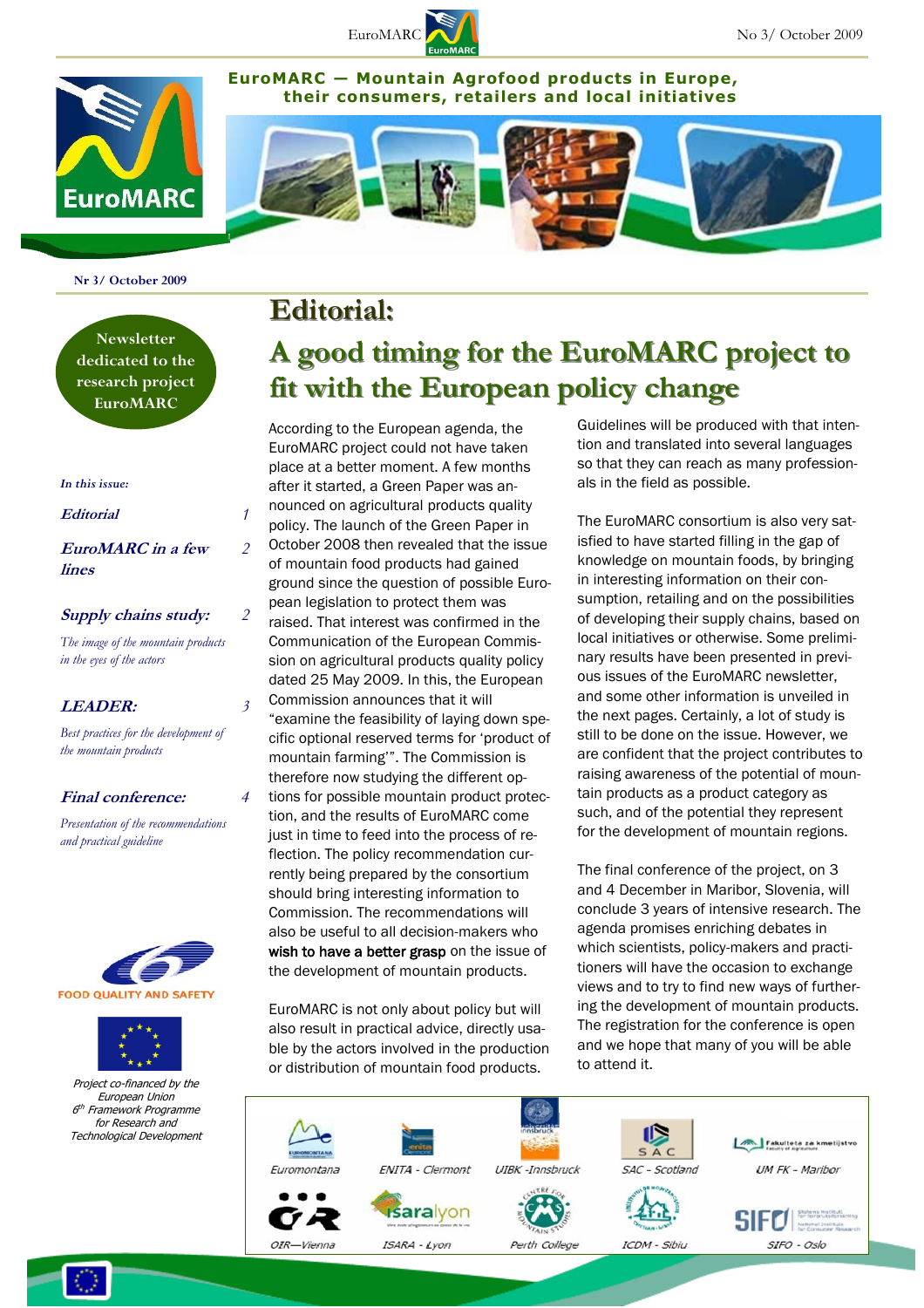# 2 EuroMARC No 3/ October 2009

#### EUROMARC IN A FEW LINES

#### *February 2007 to January 2010*

#### *10 teams from 6 countries (Austria, France, Norway, Romania, Scotland, Slovenia)*

*Objective: to assess the perceptions for and interest of European consumers and retailers of mountain food products in order to find ways of adding value to these products, thus contributing to the survival and management of mountain diversity (biological, rural, cultural and economic).* 

# w w w . m o u n t a i n p r o d u c t s - e u r o p e . o r g *The work done:*

60

C

 $\bigcirc$ 

 $\subset$ 

 $\overline{ }$ 

d)

 $\overline{\phantom{0}}$ 

- *1904 consumers have taken our questionnaire and 184 others participated in 21 "mountain products" focus groups*
- *1765 mountain products have been observed in the European outlets*
- *22 production chainswere analysed thanks to 95 interviews for 4 types of products (water, fruit and vegetables, meat and fish products, milk and milk products).*
- *638 retailers were interviewed or surveyed*
- *10 local case studies have been analyzed*
- *50 mountain stakeholders have been interviewed*

#### *Outputs resulting from the project:*

*- practical guidelines for development, promotion, and communication, towards all actors of the supply chains (from producers to retailers)* 

*- recommendations relating to policies aiming to the development of mountain quality products, towards policy makers at local/regional, national and European level.*

#### *Presentation of the project results:*

#### *3-4 December 2009, Maribor, Slovenia*

# **The image of mountain quality food products in the eyes of the supply chain actors**



"Mountain products have special qualities, related to their origin and they have to be stressed on more in the promotion"



Part of EuroMARC was devoted to the analysis of Mountain Quality Food Products (MQFP) supply chains. To understand fully the relationships and interactions between stakeholders of a given supply chain, selected supply chains of products were studied in Austria, France, Norway, Romania, Scotland and Slovenia (see the table presenting the selected cases in newsletter 2). Interviews of actors involved in the production and retailing of the products were undertaken, focusing on their perceptions of MQFP, their marketing strategies, the problems they encounter and their expectations relating to MQFP and to the development of the supply chains. Specific questionnaires were prepared for each member of the supply chain: farmers, processors, retailers and caterers, and aimed at obtaining information on:

- the importance of mountain origin
- quality aspects of mountain products - communication issues
- agreements and relationships between actors in the supply chain
- benefits and costs due to the mountain provenance

- specific bottlenecks regarding MQFPs - the support strategies to overcome existing bottlenecks

#### The mountain origin of products and the qualities deriving from their origin

Firstly, it is interesting to note that the answers of supply chain actors are congruent with those of consumers: all are convinced that mountain products have special qualities, related to their origin and that it is important to promote these qualities to consumers. In particular, producers associate qualities of the products directly to the mountain origin, but there is little communication on this. An explanation could be that they think the origin is too obvious to need to be communicated more to downstream actors of the supply-chain.

Secondly, in long mountain supply chains, it seems that **mountain products** are often retailed as local products. The marketing discourses are only rarely based on the mountain qualities of the products. Moreover, retailers were seldom aware of the opportunity of promoting mountain products as a food category in their own right. Retailers tend to consider that the mountain origin should be promoted by other actors, for example in relation with tourism.

In conclusion, a *sine qua non* condition to take advantage of the potential that moun-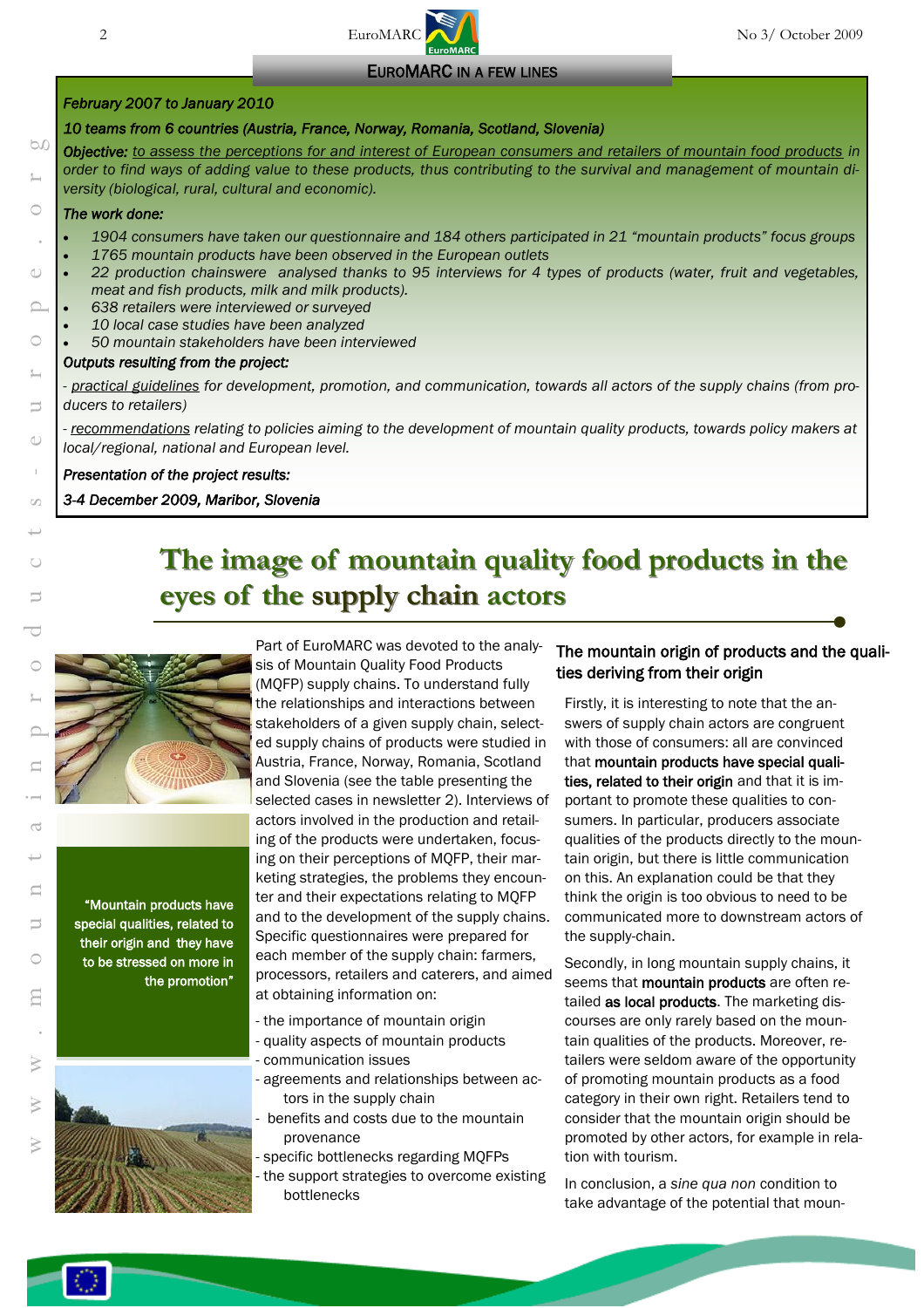

tain products represent is to improve commu- be able to respond to the demand created. nication on the products to downstream partners, so that the mountain origin and qualities are clearly presented.

#### Developing the supply chain

The research highlights that the quantities of product available on the market could be increased with better coordination along the supply chain. Several farmers said they were reluctant to produce higher volumes because they feared the demand would not be sufficient. In contrast, retailers asserted that they were afraid of increasing the promotion of products because the production would not

This paradoxical situation could be solved with better communication between supply chain actors.

The research also pointed to an important aspect of the production of mountain quality products: for some products, keeping a small scale of production is very important for the final quality and authenticity of products. Producing larger volumes may then have negative impacts on quality. Therefore, the coordination of small-scale producers can be a better solution to reaching higher volumes than to increase the production volumes of single producers.

# **LEADER**

*A better coordination between actors can lead to successful increase of . production*

# **best practices for the development of mountain products**

*The Leader–like initiatives can act as Start Up Aid and Development Support .*

One objective of EuroMARC was to understand how LEADER-type local initiatives influence the implementation of local mountain food chains, and to what extent they can be a factor of success. 10 European initiatives were analyzed: 5 LEADER-like and 5 other, 2 in each country.

The food supply chains analyzed seemed to play an important role at the local level as they enhance social, economic and environmental sustainability. The implementation of successful food chains had a very positive impact on the regional identity and the local image, both for the inhabitants and for the people outside. It also seemed to have a very positive impact on the creation of new jobs and on the diversity of activities.

The Leader initiatives can enhance cooperation within food chains and seem to have a positive impact, no matter at what stage of the supply chain they are targeted. The three Leader types of actions "Animation", "Structuring" and "Consolidation" can further the cooperation between different actors at the local level, constitute a financial support, and optimise the organisational structures.

#### An example: the Bregenzerwald Käsestraße

With a high number of mountain farmers and a big concentration of dairies in the region of Bregenzerwald, producing especially chee-

ses, the region looked for solutions to help its producers to better add value and to sell their products. In 1995, an ambitious Leader project began aimed at the promotion and marketing of the cheeses produced in the region, and based around an ambitious cheese route of some 70 km. At the same time, the initiative stressed the necessity of developing innovative quality products. The project was to unify 22 communities along the cheese route.

The marketing concept of the "Käsestraße" in Bregenzerwald is based on the association of farmers, dairies, traders, restaurants, commercial enterprises, alpine huts, and club tourism in the entire region for the production, promotion and marketing of cheeses.

The creation of the cheese route has been a success and, at present, the association created around the route has some 200 members. The producers in the region have developed more than 30 types of cheese, famous at the national level, only with silagefree milk from the region and they market the different types of cheeses along the cheese route. The promotion of the products is made through many organised every week along the cheese route, and also by signboards affixed on all the shops, hotels, restaurants, ski lifts and craft enterprises of the

50

3